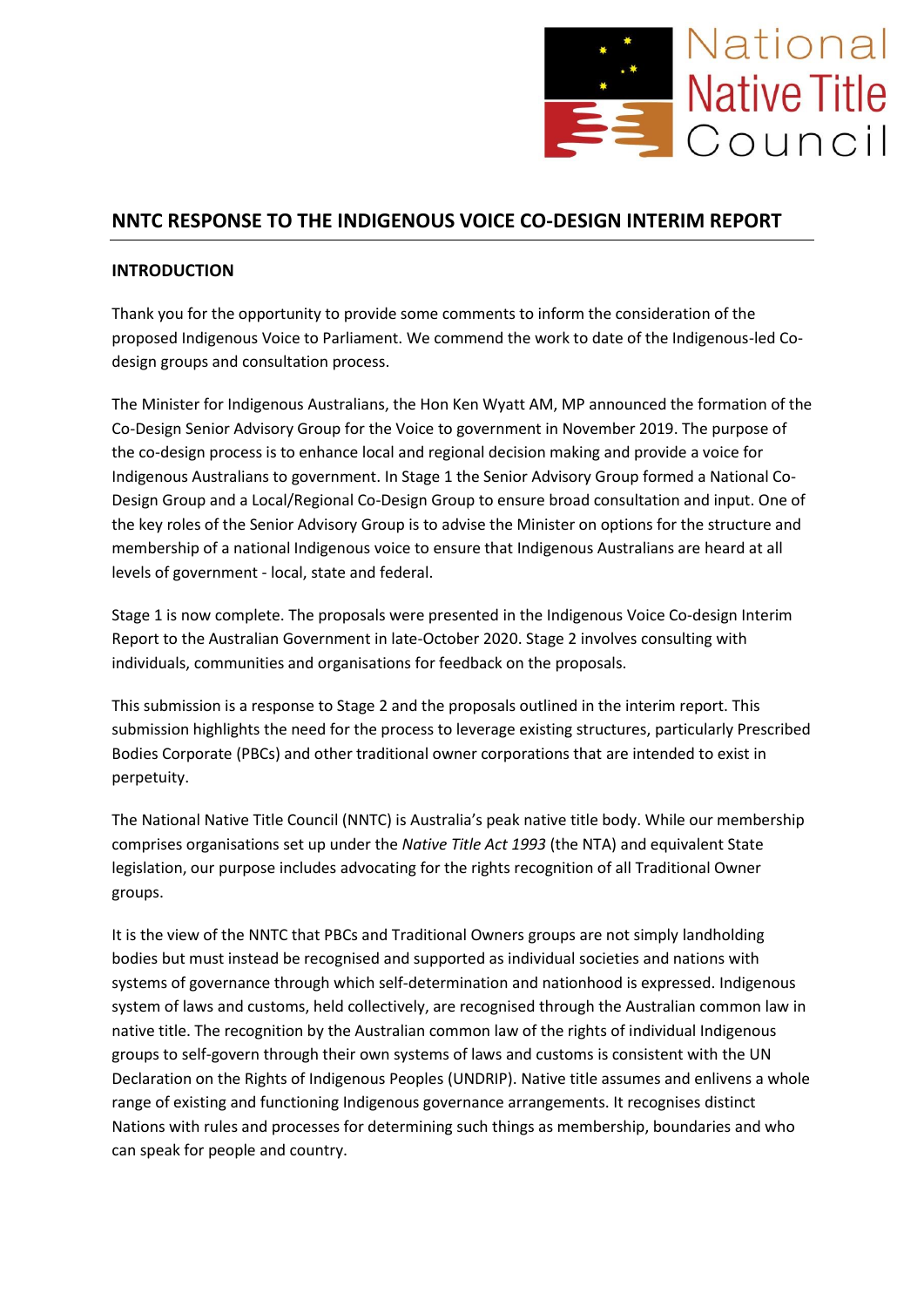### **TRADITIONAL OWNER MODEL**

In a previous Discussion Paper, the NNTC advocated for the Co-Design Groups to consider a Traditional Owner led model that recognizes Traditional Owner groups as individual nations and ensures regional and national representation with cultural authority. This model did not seek to exclude First Nations people who did not live on country or were not connected, through the legacy of European colonisation, to their Traditional Owner groups, but was rather a pluralistic model that recognised the nations and sovereignty of Traditional Owner groups to be able to speak on matters to their self-determination, rights and interests in accordance with Articles 3, 4 and 5 of UNDRIP.

Further information about a Traditional Owner led model can be found in the NNTC Discussion Paper located [here](https://nntc.com.au/wp-content/uploads/2021/01/Regional-and-national-representation-a-traditional-owner-model_Final.pdf) on the NNTC website.<sup>1</sup>

This submission is focused on how the proposals in the Interim report interact with the PBC sector and Traditional Owner groups while being inclusive for all First Nations peoples.

### **LEVERAGING THE PBC SECTOR IN A NATIONAL BODY**

The National Co-design Group stated a National Voice must be grounded in community and place. A strong link to the Local and Regional Voices will be critical to achieve this.<sup>2</sup> In the development of the work by the National Co-Design Group in designing proposals for a National Voice, the Joint Select Committee recommended a list of principles.<sup>3</sup> The NNTC supports these principles, in particular the strong support for local and regional structures that reflect local and regional cultural variations, equal gender representation, that the Voice should be used by all levels of government and that consideration must be given to existing Aboriginal and Torres Strait Islander organisations at both local and national level.

Leveraging existing structures in a national structure has been identified as a key element of the National Co-Design Group's work.<sup>4</sup> The NNTC argues that while it is important to consider the role of all existing First Nations organisations and structures that have local and regional representation, it is key to consider the role of PBCs who are representative, have cultural authority to speak for country, and have *in rem* rights and interests – meaning those organisations that are intended to exist in perpetuity. The NIAA report states:

Several entities have a statutory function such as Land Councils, Prescribed Bodies Corporate and the Aboriginal and Torres Strait Islander Social Justice Commissioner. The scope of the National Voice would not, and in fact cannot, impact on those statutory functions in any way. $5$ 

<sup>1</sup> National Native Title Council, Discussion paper: regional and national representation: A Traditional Owner led model, 2020, pp.1-5.

<sup>2</sup> National Indigenous Australians Agency (NIAA), Indigenous Voice Co-design Process Interim Report to the Australian Government, October 2020, p.47.

<sup>3</sup> NIAA, Oct 2020, p. 29.

<sup>4</sup> NIAA, Oct 2020, p. 23.

<sup>5</sup> NIAA, Oct 2020, p. 133.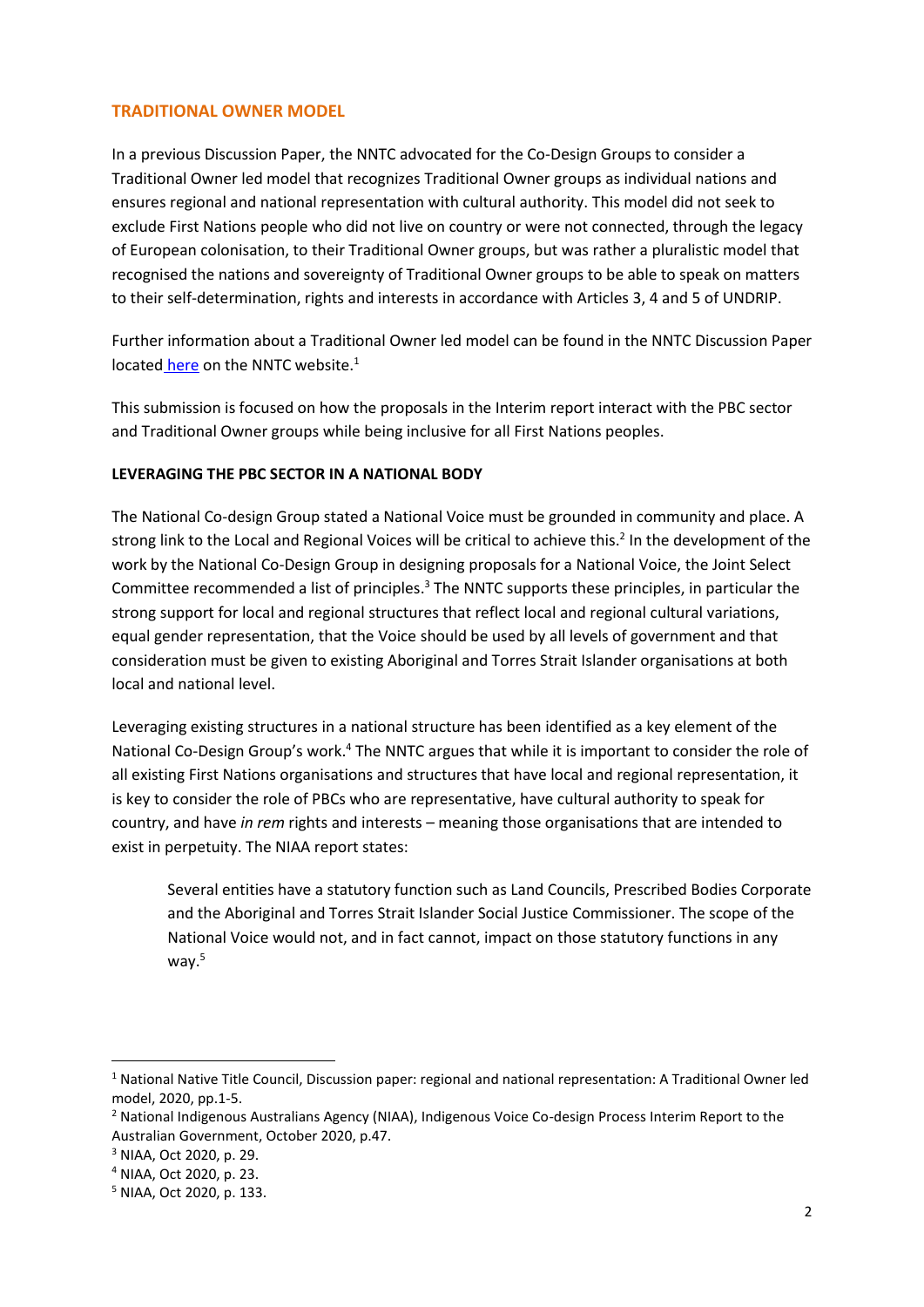PBCs have specific statutory functions under the NTA including the right to speak for country. For the Voice not to encroach on the statutory functions set out under the NTA, PBCs must be included in the Voice design so they can provide advice about matters pertaining to land, waters and resources.

The Voice national body and the existing structures involved in the design, such as PBCs and Traditional Owner groups, need to be properly resourced to be able to participate in the process.

## **SCOPE OF A NATIONAL BODY**

The NNTC supports the proposed scope of the National Voice, that it will be an advisory body to both the Parliament and the Australian Government, and that this would be a two-way interaction.<sup>6</sup>

In advising on matters of critical importance to the social, spiritual and economic well-being of First Nations, the NNTC requests that consideration be given to a system of advisors for the National Voice when the matters of critical importance relate to lands and waters that include the native title sector. The interim report currently suggests a committee function for Traditional Owners.<sup>7</sup>

A non-mandated committee is not sufficient to ensure that the statutory obligations of PBCs to speak for and protect country will not be compromised by the national Voice body. A better approach would be two-fold:

- 1) That PBCs/Traditional Owner groups (via the NNTC or another mechanism) are a mandated advisory committee to the Voice national body for all matters relating to land and waters.
- 2) That local and regional bodies are inclusive of PBCs and Traditional Owner voices in their own jurisdictions.

For example, the National Voice may approach local and regional PBC structures or the NNTC for advice on specific matters as part of a formally recognised relationship, building on the principle that the National Voice would work effectively with other bodies and stakeholders and draw on relevant expertise to inform the development of its formal advice.<sup>8</sup> This may be done as a Memorandum of Understanding or similar to an *amicus curiae* (Friends of the Court) system, such as the one in place for the Human Rights Commission in Australia.

### **MEMBERSHIP OF A NATIONAL BODY**

There are two alternative core models for the membership of the National Voice:

- 1. Structurally linked through membership, with members drawn from the Local and Regional Voices level to the National Voice.
- 2. Directly elected to represent the state, territory or Torres Strait Islands on the National Voice.

<sup>6</sup> NIAA, Oct 2020, p.32.

<sup>7</sup> NIAA, Oct 2020, p.56.

<sup>8</sup> NIAA, Oct 2020, p.32.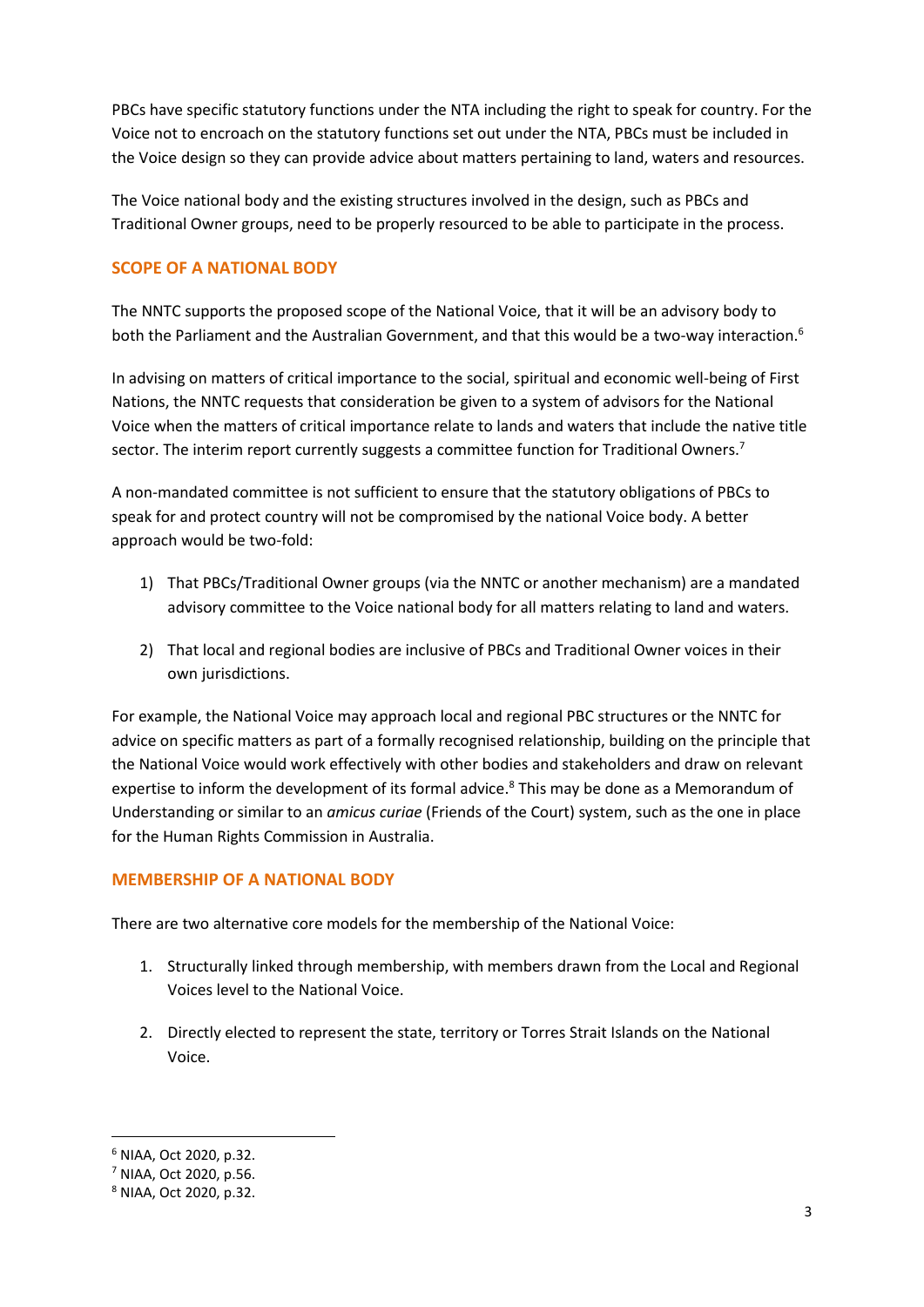Both models provide for between 16 and 18 members to be selected from states, territories and the Torres Strait Islands with gender balance, youth and disability structurally ensured.<sup>9</sup>

The NNTC notes that while the National Voice needs to be workable for making decisions about the provision of specific advice, it also needs to be large enough to ensure fair representation of First Nations peoples and this may be a number greater than the 16-18 proposed. It may be more appropriate to have a hybrid system where the numbers from each state or territory are proportional to the First Nations population in that state/territory.

The NNTC notes that there are advantages and disadvantages to both models.

## **1. Structurally linked to local and regional voices**

The advantage of this model is that it provides a direct relationship between the local, regional and national structures which means that lines of communication can be maintained throughout the process. This model means that National members are directly accountable to the regional and local communities.

In regions of Australia that have formal recognition, such as native title, this model can easily incorporate existing PBCs and traditional owner groups into the process.

A potential issue with this model is that membership on the national body means that the local or regional member is representing nationally – not for their own local group or regional jurisdiction. It may be difficult to separate local/regional political roles and obligations from a national role on the Voice.

## **2. Directly elected by the individual**

The advantage of a direct election model is that it works for all jurisdictions, including those, for example, that do not have formal recognition and subsequent structures in place.

If model 2 was chosen, the NNTC supports option 1, being the direct election of members to the National Voice by an election held in each state, territory and the Torres Strait Islands.<sup>10</sup> This option adheres to UN principles of democracy and could be efficiently done with electronic voting.

The risk of this model is that elected individuals may not have a strong relationship with existing local and regional structures or a vested interest in maintaining communication with and seeking advice from local structures, which may affect the legitimacy of the National Voice.

Additionally, this model involves a very detailed and potentially overly manufactured process for the election of two people on an advisory body. A detailed state election process is more typical for a Government officer or full-time position.

<sup>9</sup> NIAA, Oct 2020, p.32.

<sup>10</sup> NIAA, Oct 2020, p.34.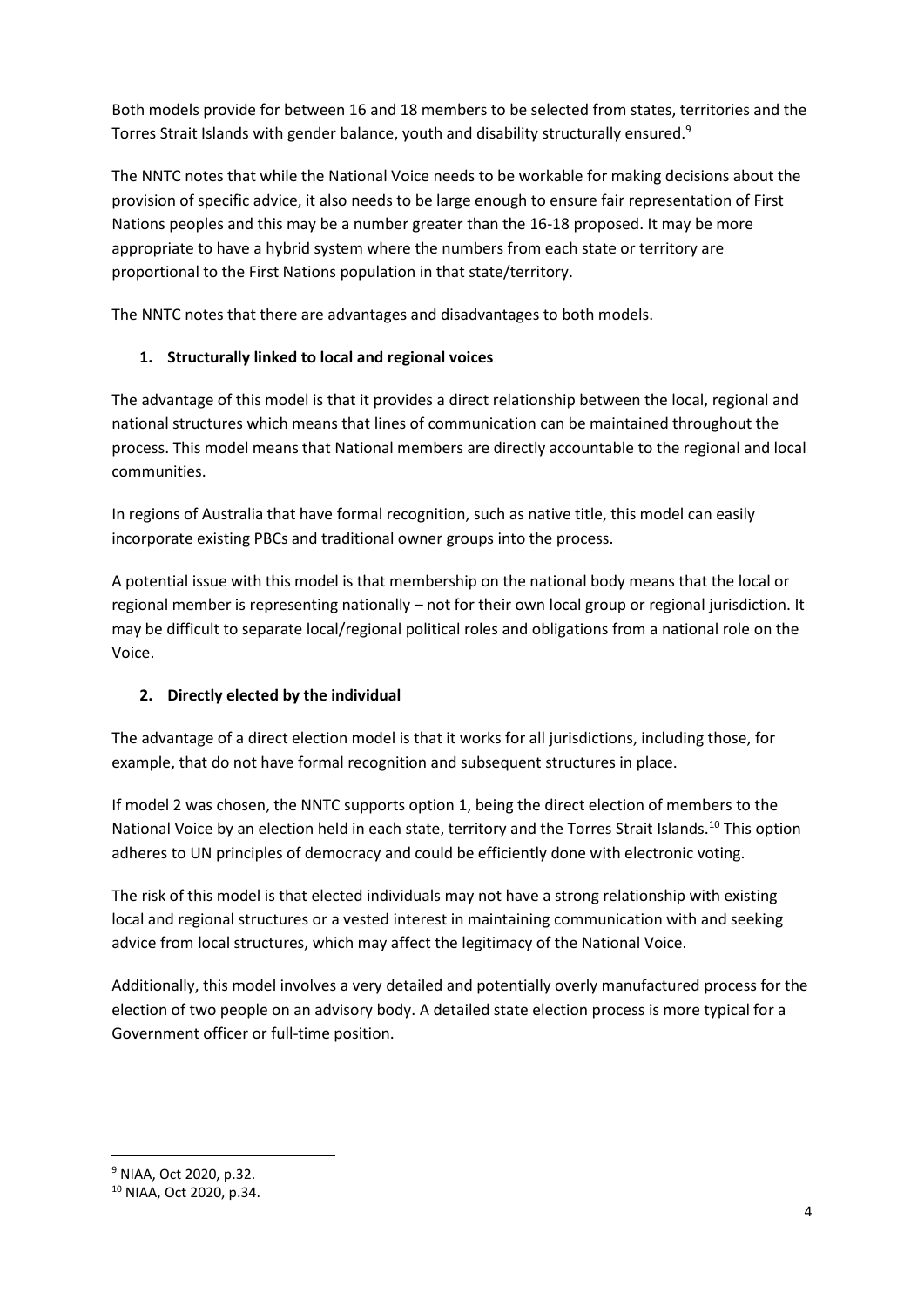## **GOVERNANCE AND FUNCTION OF A NATIONAL BODY**

The mandated role of the Voice will be crucial to its success. The NNTC supports the principles of governance of a national body outlined in the report.<sup>11</sup> The NNTC notes that the Parliament and Australian Government should be obliged to consult and engage the National Voice on all matters in Australia, as all matters affect Aboriginal and Torres Strait Islander peoples and occur on their country. However, this would be an unrealistic burden to place on the National Voice as the structure is currently being determined; two people per jurisdiction on a part time basis could not realistically manage the workload.

A compromise is for the Parliament and Australian Government to be obliged to consult and engage the National Voice on a broad range of matters that significantly affect Aboriginal and Torres Strait Islander peoples.

Additionally, the Voice should be free to initiate its own advice process for legislative or policy matters it deems relevant and the Parliament and Government should be obliged to consider it.

### **NATIONAL VOICE TERMS**

There were two options put forward for term lengths:

- Option 1: Four years, with staggered terms, making half the membership positions vacant every two years.
- Option 2: Three years, with all membership positions made vacant at the end of every term.

There would be a limit of two consecutive terms for National Voice members for both options.

The NNTC supports option 1, as it has the advantage of consistency over time and retainment of knowledge and stability in leadership. The longer term would also provide for an established membership with continuity of policy and advice development, to brief incoming Parliaments and Australian Governments, which are on shorter election cycles.<sup>12</sup>

### **LEVERAGING THE PBC SECTOR IN LOCAL AND REGIONAL BODIES**

The NNTC supports a principles approach to local and regional design for the Voice and agrees that applying a specific, uniform model across the country undermines local cultural jurisdictions, decision-making and self-determination. Self-determination means that local and regional groups need to have the flexibility and autonomy to determine which model works best for them.

<sup>11</sup> NIAA, Oct 2020, p.32.

<sup>12</sup> NIAA, Oct 2020, p.39.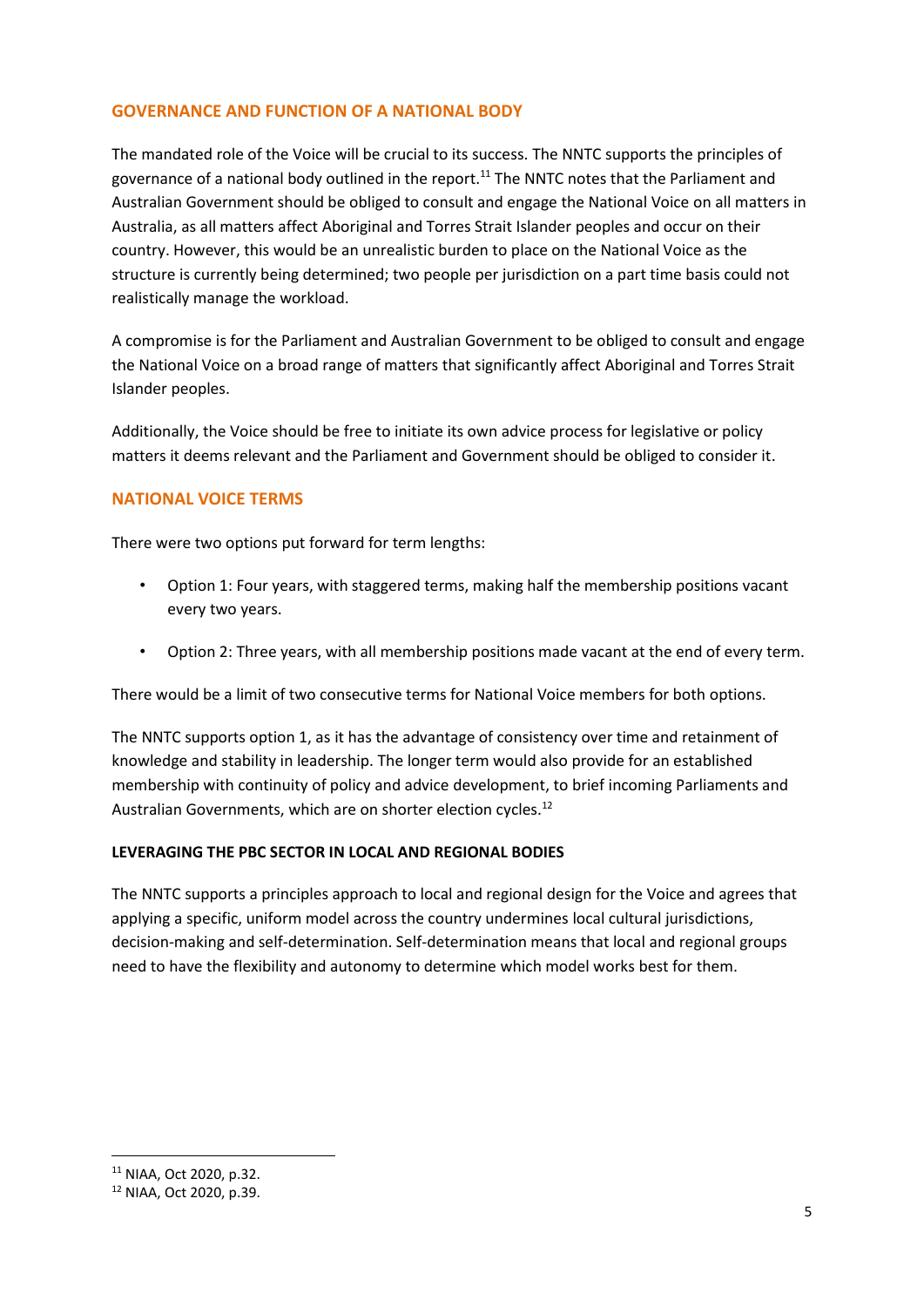### **SCOPE OF LOCAL AND REGIONAL ENGAGEMENT**

Community engagement, advice to government and potentially shared decision-making would underpin all aspects of work undertaken by a Local and Regional Voice.<sup>13</sup> In regions of Australia with native title or another system of formal recognition, there are PBCs and Traditional Owner groups in place, that already have processes for engaging with community (common law holders) on native title and related decisions. However, not all PBCs and Traditional Owner groups are sufficiently funded or have sufficient income to be able to regularly engage community into relevant decisionmaking or advisory processes. For the Voice to be successful at local and regional levels, PBCs and other bodies need to have sufficient funding.

### **LOCAL AND REGIONAL PRINICIPLES**

The NNTC supports the nine key principles that the Local & Regional Co-design Group developed to guide both the formation and operation of the Local and Regional Voices, and government arrangements for engaging with voices (the partnership interface).<sup>14</sup>

While having guiding principles are important, it is just as, if not more crucial for the culture, operational and resourcing of the Design's local and regional process.

#### **Empowerment**

The principle of empowerment is recognised in the interim report as: Aboriginal and Torres Strait Islander peoples have greater control and voice in their own affairs: a self-determination approach. Governments shift to an enabling role.<sup>15</sup>

Empowerment embodies autonomy, which is at the heart of self-determination, and these principles are necessary for the success of any model. However, empowerment within a colonial context, such as Australia, cannot happen without sufficient support and resourcing from the Commonwealth. The NNTC calls on the Commonwealth to ensure that local and regional bodies, particularly PBCs and Traditional Owner groups are resourced to have autonomous decision-making processes and carry out their own aspirations. Without sufficient resourcing, the principle of empowerment becomes a burden of expectation for local and regional bodies to carry out additional work of the Commonwealth within already stretched capacity.

#### **Inclusive participation**

The NNTC supports the principle of inclusive participation as outlined in our previous discussion paper.<sup>16</sup>All First Nations peoples are Traditional Owners; however due to historical and contemporary colonial processes, such as Stolen Generations, the development of missions, and other forced relocations, as well as choosing to move to cities or other areas for education, employment or other reasons, many First Nations peoples do not reside on their own country. Rather, they live on the country of others, in some circumstances for many generations.

<sup>13</sup> NIAA, Oct 2020, p.71.

<sup>14</sup> NIAA, Oct 2020, p.73.

<sup>15</sup> NIAA, Oct 2020, p.75.

<sup>&</sup>lt;sup>16</sup> NNTC discussion paper, 2020, p.1-2.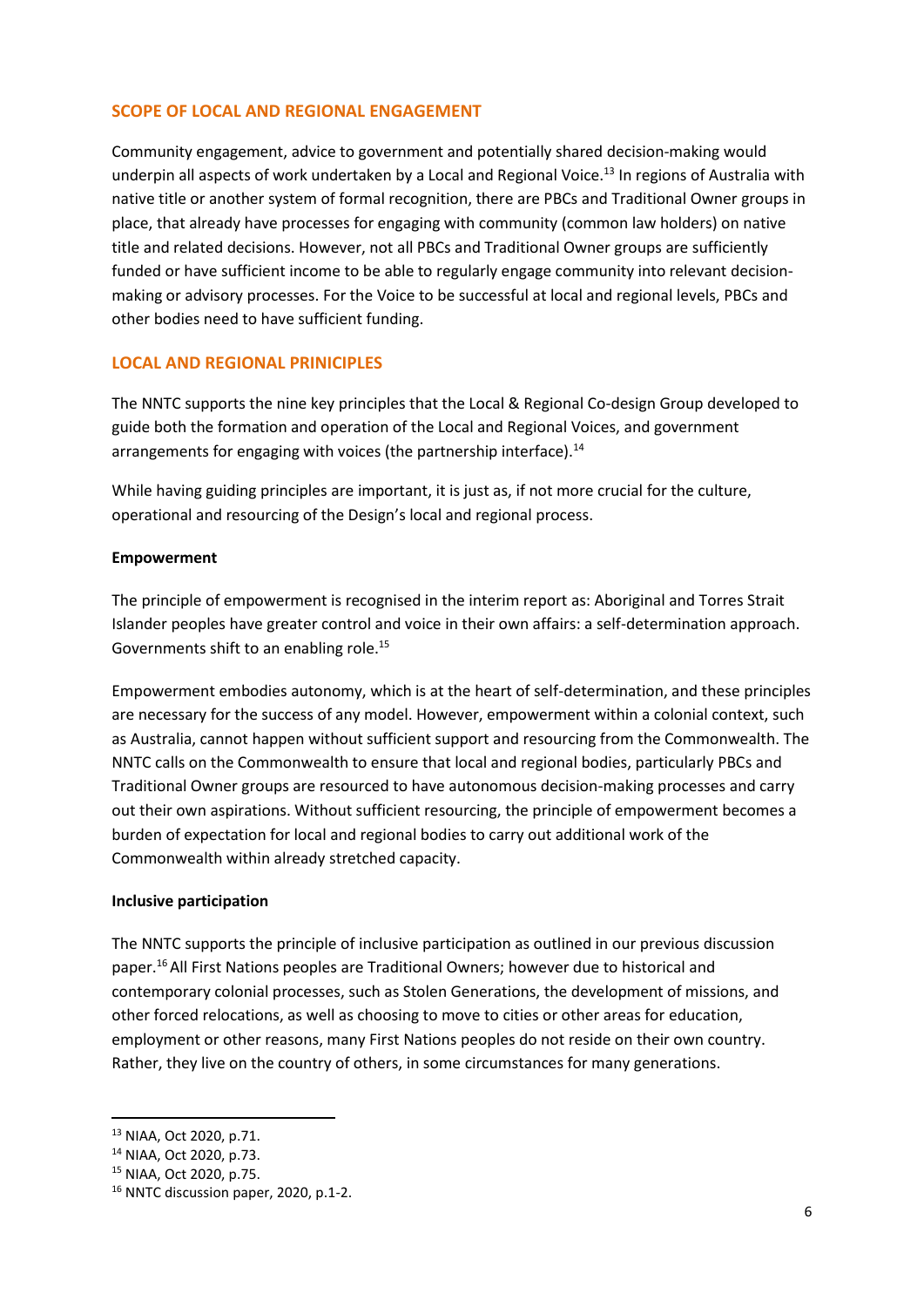First Nations people living off country can find themselves being excluded, completely or partially from political processes.

Leveraging existing Traditional Owner bodies, such as PBCs, into the Voice process does not mean that 'historical residents' need be excluded from the process.<sup>17</sup> There are ways in which all people can be included. For example, 'each region could vote in Traditional Owners along with other residents or other nominees from other longstanding community organisations, discussed below in the multiple structures section. A further option is for First Nations residents to be appointed to a national body, as raised in the appointments section.'<sup>18</sup>

In some jurisdictions, such as in the Northern Territory, there is already a history of pluralism in governance with both traditional owners and other First Nations peoples. In those regions, for example, they may choose to nominate one person each from existing organisations and then put those nominations to a broader vote.

### **Cultural leadership**

The principle of cultural leadership is for 'Local and regional voice arrangements [to] strongly connect to those with responsibility for upholding and maintaining cultural law/lore and customs, in a way that is appropriate for each community and region.<sup>'19</sup> In regions with formal recognition, the inclusion of PBCs and other traditional owner groups into local models is a straightforward way to ensure that cultural leadership and governance is included.

### **Community led design**

In accordance with Articles 3, 4 and 5 of the UNDRIP, the NNTC supports the right of First Nations communities to adopt their own laws, customs and practices in determining their own model of a local voice and how those local groups will interact with regional and national bodies.

### **Non-duplication and links with existing bodies**

The NNTC agrees that it is vital to build on existing structures, such as PBCs and other local bodies. Leveraging and developing existing structures is key to local self-determination as it builds local capacity through increased resourcing and support.

The interim report specifically states that local and regional bodies should not 'encroach on, or undermine, the mandate of existing bodies with statutory roles or specific functions, but provide appropriate links for their involvement in the Voice.<sup>'20</sup> As introduced above, PBCs have specific statutory functions under the NTA including the right to speak for country. For the Voice not to encroach on the statutory functions set out under the NTA, PBCs must be included in some way in local and regional bodies so they can provide advice and make decisions about matters pertaining to land, waters and resources.

<sup>&</sup>lt;sup>17</sup> 'Historical residents' is the terminology employed in the interim report: NIAA, Oct 2020, p.76.

<sup>&</sup>lt;sup>18</sup> NNTC discussion paper, 2020, p.3.

<sup>19</sup> NIAA, Oct 2020, p.77.

<sup>20</sup> NIAA, Oct 2020, p.79.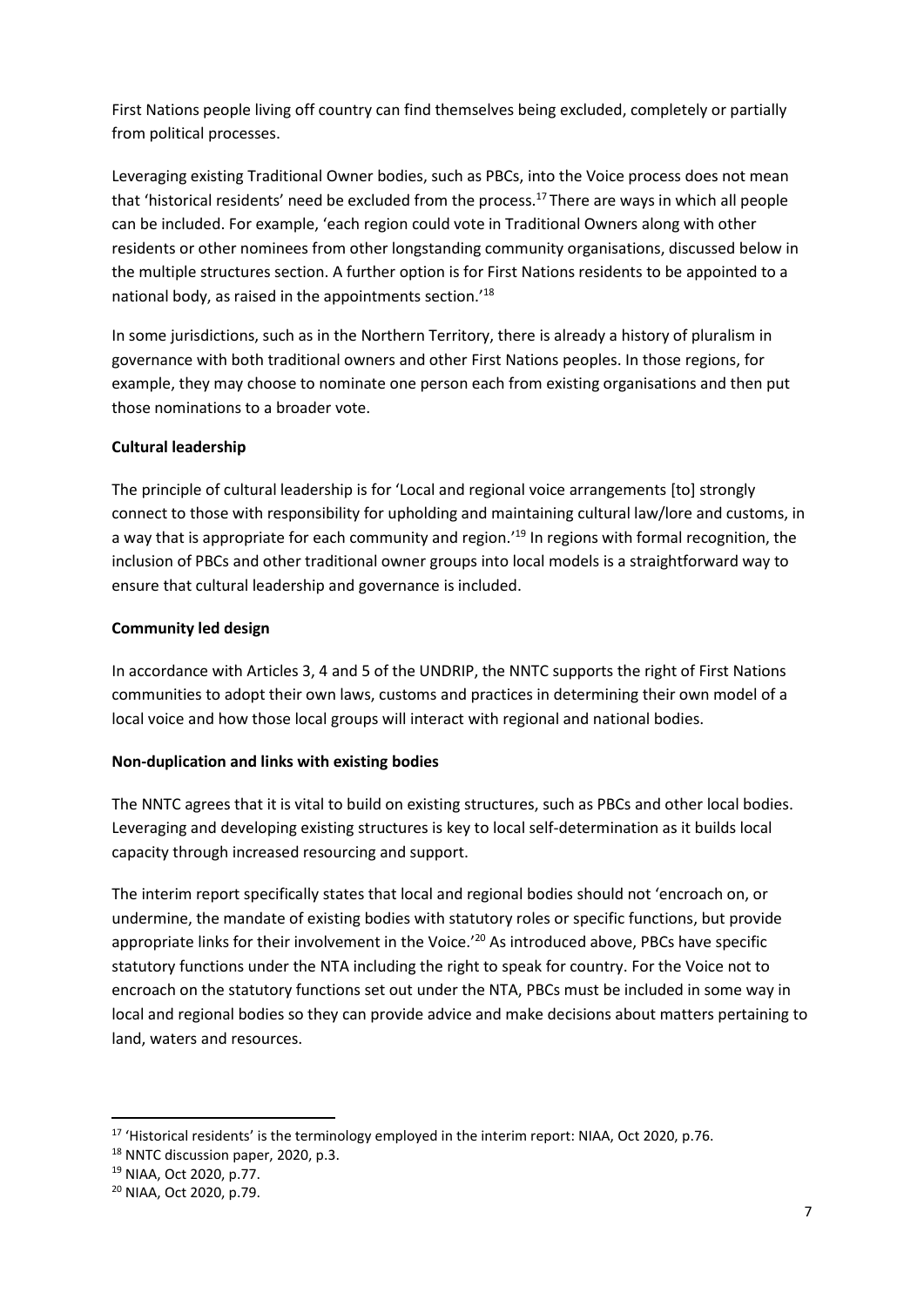### **Respectful Long-term Partnerships**

The NNTC agrees that respectful long-term partnerships between Governments and local and regional bodies need to be based on principles of mutual respect, good faith, trust and transparency.<sup>21</sup> However, the most important aspect of respectful partnerships is power: ensuring that both parties to the partnership are as equal as possible. For principles of equality and good faith to apply to local partnerships, both parties need to have sufficient resourcing to participate in the partnership on equal footing. The implication of that for some jurisdictions, is that local and regional bodies will require additional funding and resourcing to participate in the partnership.

### **Transparency and accountability**

The NNTC supports the principle: Governments and local and regional voice structures adhere to clear protocols and share responsibility and accountability, including downwards to communities.<sup>22</sup>

### **Capability driven**

This principle recognises that communities will be at various stages of 'Voice readiness' and capability and will need capability support from governments.<sup>23</sup> While regional networking options and sharing knowledge and best practice are important, $24$  local groups need the opportunity to develop their governance and be able to participate in the process in a meaningful way. For some communities, for example those without formal recognition or have existing underfunded structures, like small PBCs, this will require additional funding.

#### **Data and Evidence-based Decision Making**

The NNTC supports the principle that Data is shared between governments and communities to enable evidence-based advice and shared decision making. Communities are supported to collect and manage their own data, $25$  adhering to principles of and complimenting Indigenous Data Sovereignty.<sup>26</sup>

#### **REGIONS**

The interim report suggests that the regions for regional voice structures should be determined by drawing on lessons learned from previous and existing arrangements and that there will be between 25-35 regions nationally with a proposed number of regions by jurisdiction provided.<sup>27</sup> It is not clear from the report what the rationale was in determining each of the proposed set of numbers for each jurisdiction. For example, for 35 regions, South Australia has 3 while New South Wales has 7 and the Northern Territory has 6. These numbers do not represent the numbers of PBCs or cultural groups; therefore, the rationale for how the numbers were determined needs to be clarified.

<sup>21</sup> NIAA, Oct 2020, p. 80.

<sup>22</sup> NIAA, Oct 2020, p. 81.

<sup>23</sup> NIAA, Oct 2020, p. 82.

<sup>24</sup> NIAA, Oct 2020, p. 82.

<sup>25</sup> NIAA, Oct 2020, p. 83.

<sup>&</sup>lt;sup>26</sup> For further information on Indigenous Data Sovereignty, see the Maiam nayri wingara website.

<sup>27</sup> NIAA, Oct 2020, p. 89-90.